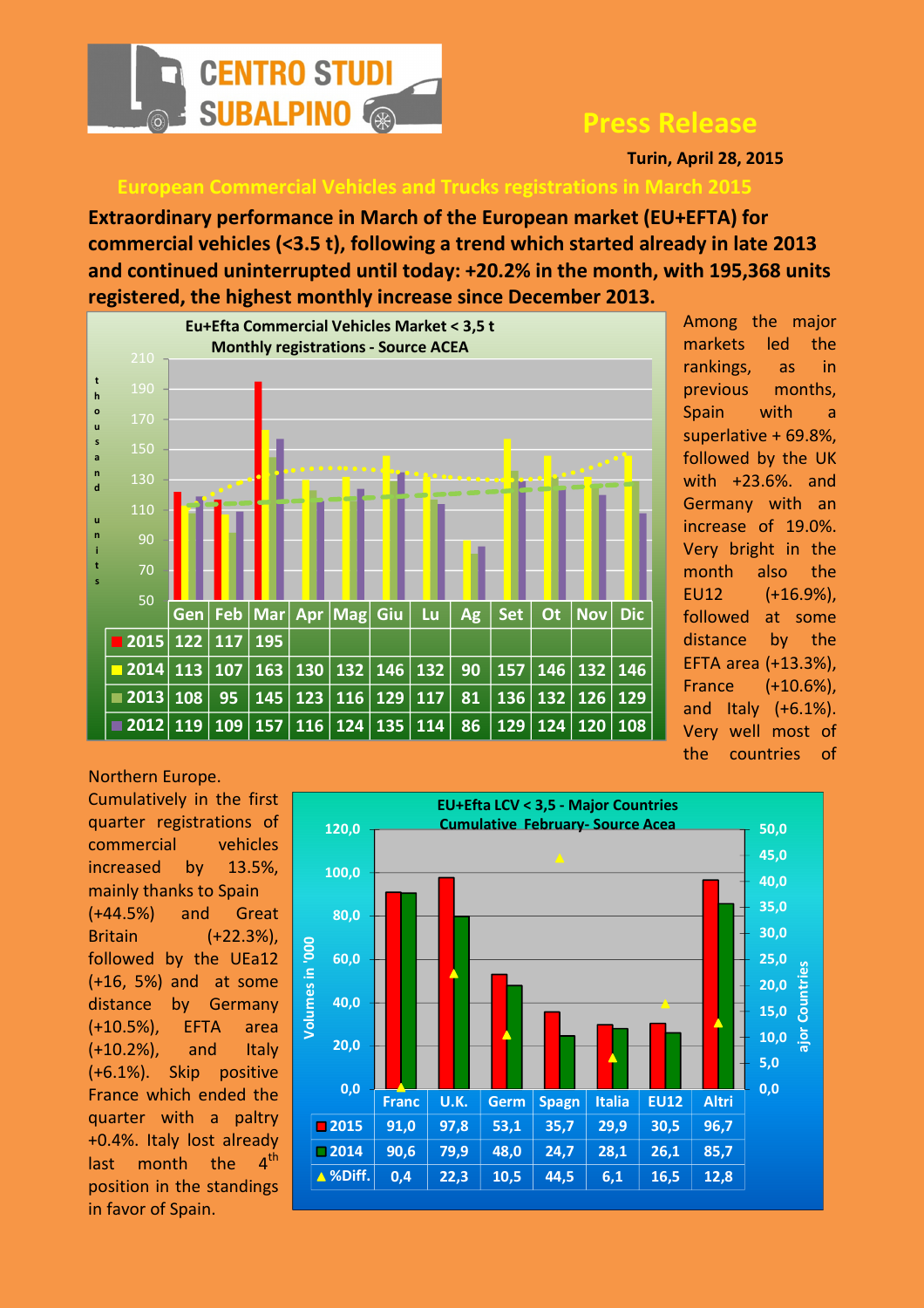Always very brilliant performances in the quarter of most countries of Northern Europe. It should be emphasized that with the results of the month Britain gained for the first time the lead in the standings in this market area, ahead of France, for years a leader in the market for commercial vehicles.

## Very bright even the market growth of Trucks (3,5t), following the modest results of February: +20.2% in the month, that as would seem to indicate a strong recovery in demand for trucks after the fall in the second half of last year, closed with a total loss 7.7%.

In March 31.437 units were registered.



But the increase is primarily due, as last month, by extraordinary increase of the Netherlands (+ 81.6%) and the UK, with a substantial increase of 55.6%, after a consecutive year of losses, but

also by the exploits in the month of Italy with a brilliant +42.7% and Spain with an equally brilliant +36.3%. Follows the UE12 with a substantial 28.6%, (with particularly large increases in Hungary (+84.2%), Poland (+31.3%), Romania (+29.9%) and Czech Republic (+18, 5)). Also recovered in the month the French market too, that earns 14.9%. Stable on last year Germany, down the EFTA

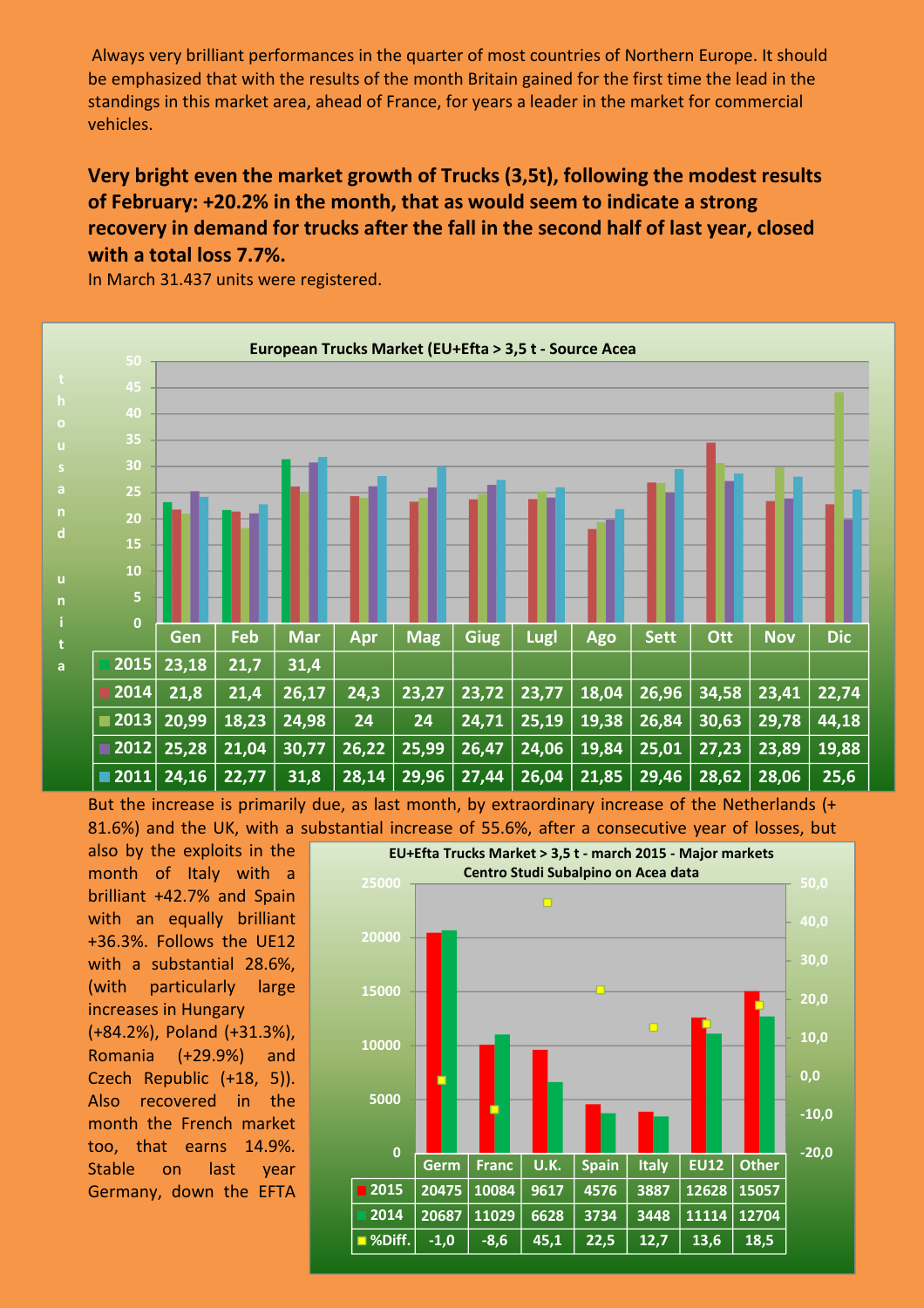area (-8.1%). In sharp increase all other markets in Northern Europe. Cumulatively in the 1st quarter the increase on last year rises to a + 10.1%, especially for the excellent performance of the UK (+45.1%), followed by Spain with +22.5%, and by the EU12 with an increase of 13.6% on last year, (especially thanks to Hungary (+50.1%), Slovenia (+27.4%), Slovakia (+30.9%) and Romania (+28, 5%)), and Italy with a +12.7%. France lost 8.6% and Germany 1%. Loses also the EFTA area (-8.5%).

## Excellent also the trend of demand in the field of heavy> 16t: total increase of 26.7% in the month, with 25,297 units registered,



mainly due to the increase really significant in Britain (+77.6%), recovering the heavy losses of last year, Spain (+41%), the EU12 (+34.4%) and Italy (+44.4%)). Also in this sector to mention the great recovery of the Netherlands that goes up by 89.7%, and Denmark by 70.7%. Shooting well even France, rising by 22.1%, breaking the

negative trend of last year, while Germany salts only by a modest 3.1% while the EFTA area loses 6.4%. Increases in most of the countries of Northern Europe.

Cumulatively in the 1st quarter the market grew by 14.9% with 62,146 units registered, but with the progress largely due to increased demand in the UK (+ 67.6%), followed at some distance by Spain (+ 23.4%), EU12 (+17.4%), (the latter especially for the good results in Hungary (+ 62.1%), Slovakia (+ 41.6%), Slovenia (+27.3%), Romania (+32.9%) and Poland (+15.6%)), and Italy (+14.4%). Germany ended the quarter with a modest +3.9%, the EFTA area with a -4.4% and France with a - 6.6%. Also in this area to report the excellent recovery of the Netherlands (+139.1%) and Denmark (+70.2%). Positive results were registered in almost all countries of Northern Europe.

at the economic developments, the IMF has just updated its forecast for this year and



the next, showing for the Euro area a general improvement compared to previous forecasts of last January. This also takes account of quantitative easing, the was launched last month, and that was expected to favor a more robust recovery of GDP in Italy and in Europe, as well as winning deflation with rising inflation at 2%, maintain low Euro and encourage lending to small and medium-sized enterprises which have